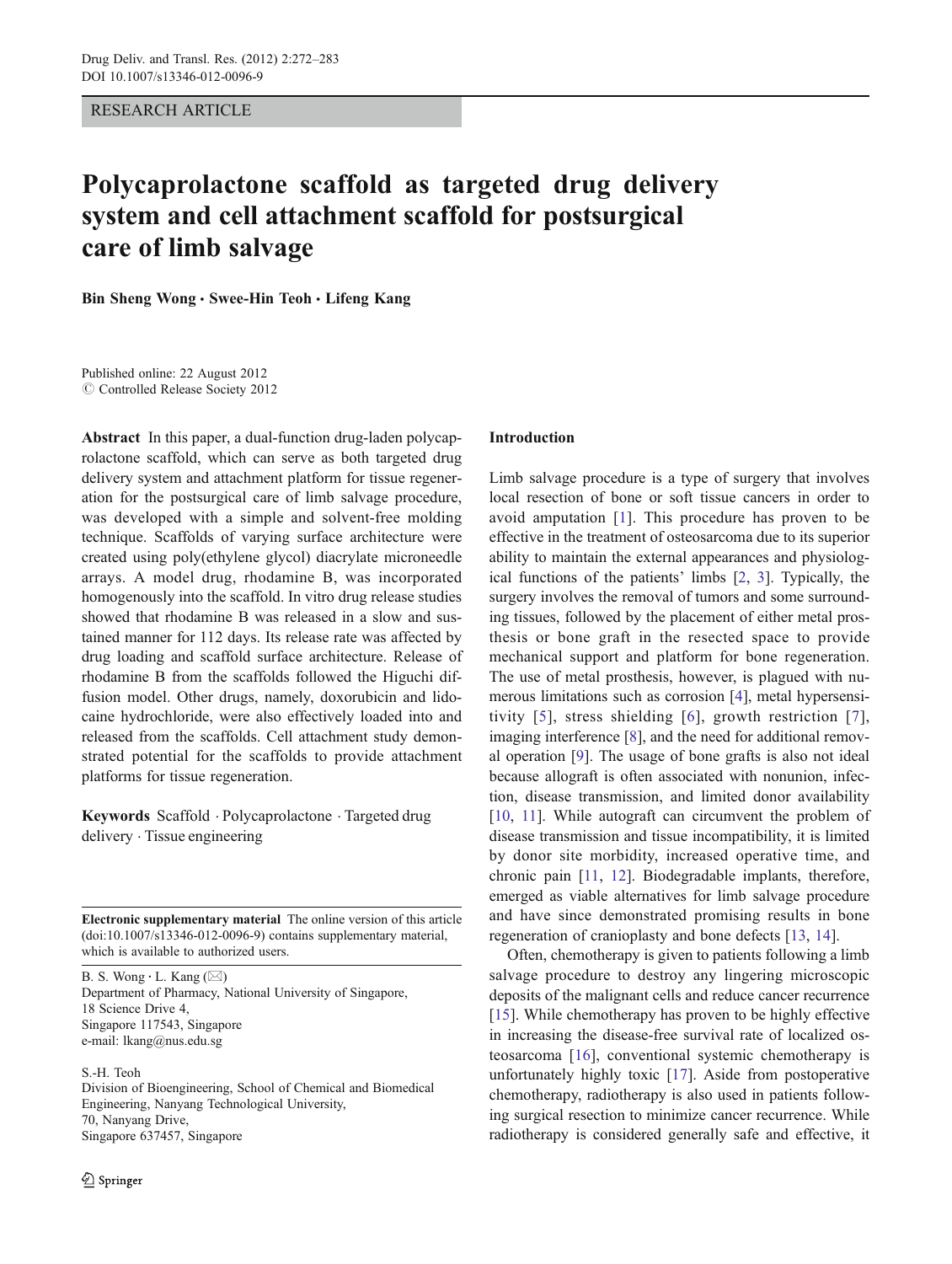also possesses several disadvantages such as soft tissue damage, increased pain, and the need for additional orthopedic procedures. Some bone cancer cells also do not re-spond well to radiotherapy [[18\]](#page-10-0). One major complication following a limb salvage procedure is surgical wound and orthopedic device infections [\[19\]](#page-10-0). Hence, oral or intravenous broad-spectrum antibiotics are regularly prescribed to prevent or treat infections associated with limb salvage surgeries. Patients often receive prophylactic anticoagulants to prevent the formation of thrombus and embolus postsurgery. Opioids, mild narcotics, anti-inflammatory, and other analgesics are also sometimes given to patients to counter pain experienced following the surgery [\[20](#page-10-0)].

To minimize systemic drug toxicities, especially for the cytotoxic agents and antibiotics, and to ensure adequate supply of the various therapeutic agents, a targeted and controlled drug delivery system can be designed. By encapsulating drugs in micropolymeric or nanopolymeric structures, targeted drug delivery allows drugs to remain at specific sites of action at sufficiently high concentration to exert their pharmacological effects, without causing severe systemic toxicities. Additionally, targeted drug delivery also improves drug absorption and intracellular penetration, prolongs retention time, enhances drug efficacy, and reduces drug degradation [\[21](#page-10-0)].

In view of the existing challenges and limitations of limb salvage surgery, a novel biodegradable and drug-laden polymeric scaffold was envisioned to serve as viable alternative to metal prostheses and bone grafts to promote bone and tissue regeneration and to simultaneously function as a targeted and controlled drug delivery system for the drugs that patients would typically receive after a limb salvage surgery to minimize undesirable systemic toxicities.

Polycaprolactone (PCL), due to its nontoxic, inert, biodegradable, and biocompatible nature [[22\]](#page-10-0), has been gaining significant popularity in the field of targeted drug delivery. Numerous drugs, such as cisplatin, doxorubicin, and gentamicin sulfate, have been successfully incorporated into PCL in the form of nanoparticles [[22](#page-10-0)–[24\]](#page-10-0). The current fabrication techniques of drug-laden PCL nanoparticles, namely, emulsion solvent extraction/evaporation, phase separation, and spray drying, unfortunately could only achieve low drug loading efficiency and produce scaffolds with one sole function of controlled drug release [[25\]](#page-10-0). Failure to remove the organic solvents, such as methylene chloride, methanol, acetone, and ethyl acetate, used in these methods postfabrication also present significant toxicological concerns [\[26](#page-10-0)].

In addition to targeted drug delivery, PCL has also been extensively used in the field of tissue engineering to provide specific microarchitecture and in vivo mechanical support for the regeneration of damaged cells or tissues [\[27](#page-10-0)]. Conventional methods of three-dimensional scaffold fabrication, such as gas formation, phase separation, porogen leaching, and emulsion-free drying, that fail to offer flexibility and control over the design of scaffold architecture and pore interconnectivity have been slowly replaced by the rapid prototyping system in recent years [[28,](#page-10-0) [29](#page-10-0)]. Capable of providing easier and greater manipulation over the scaffold porosity and dimension, the equipment of the rapid prototyping system is, however, exorbitant and sophisticated, making its adaptation into the laboratory costly and difficult.

While PCL has demonstrated tremendous potentials in both targeted drug delivery and tissue engineering, there are limited studies that combine these two distinct functions of PCL. The drug-laden PCL nanoparticles used in targeted drug delivery often possess no other function than to release drugs, while the three-dimensional PCL scaffolds developed for tissue engineering usually contain no drug. The term tissue engineering therapeutics has been coined to describe the emerging field of three-dimensional scaffolds with additional drug delivery properties [[30\]](#page-10-0). Numerous therapeutic agents, including growth factors, antibiotics, and antiinflammatories, have been successfully loaded into threedimensional bioactive scaffolds and demonstrated clinical potentials in the treatment and management of bone-related pathologies [[31\]](#page-10-0).

In this study, a biodegradable porous drug-laden PCL scaffold, which can serve as both targeted drug delivery device and mechanical support for cellular regeneration, was developed. A novel solvent-free fabrication procedure involving press-molding with poly(ethylene glycol) diacrylate (PEGDA) microneedle arrays was successfully devised. Rhodamine B was chosen as a model drug for the drug release kinetic study and to investigate the effects of surface architecture, created using microneedle arrays of varying diameters and center-to-center spacings, and drug loading concentration on the rate of drug release. To demonstrate the drug-delivering potentials of the scaffold, doxorubicin and lidocaine hydrochloride were incorporated into the scaffolds and their release profiles were determined. Lastly, a cell attachment study with human dermal fibroblasts (HDF) was carried out to examine the scaffold's ability in supporting cellular attachment.

# Materials and methods

## Materials

PCL (Mn=10,000), PEGDA (MW=258), 2-hydroxy-2methylpropiophenone (97 %), 3-[tris(trimethylsilyloxy) silyl]propyl methacrylate, lidocaine hydrochloride, and In Vitro Toxicology Assay Kit, XTT-based were purchased from Sigma-Aldrich (St. Louis, MO, USA). Rhodamine B was purchased from Alfa Aesar (Lancaster, UK).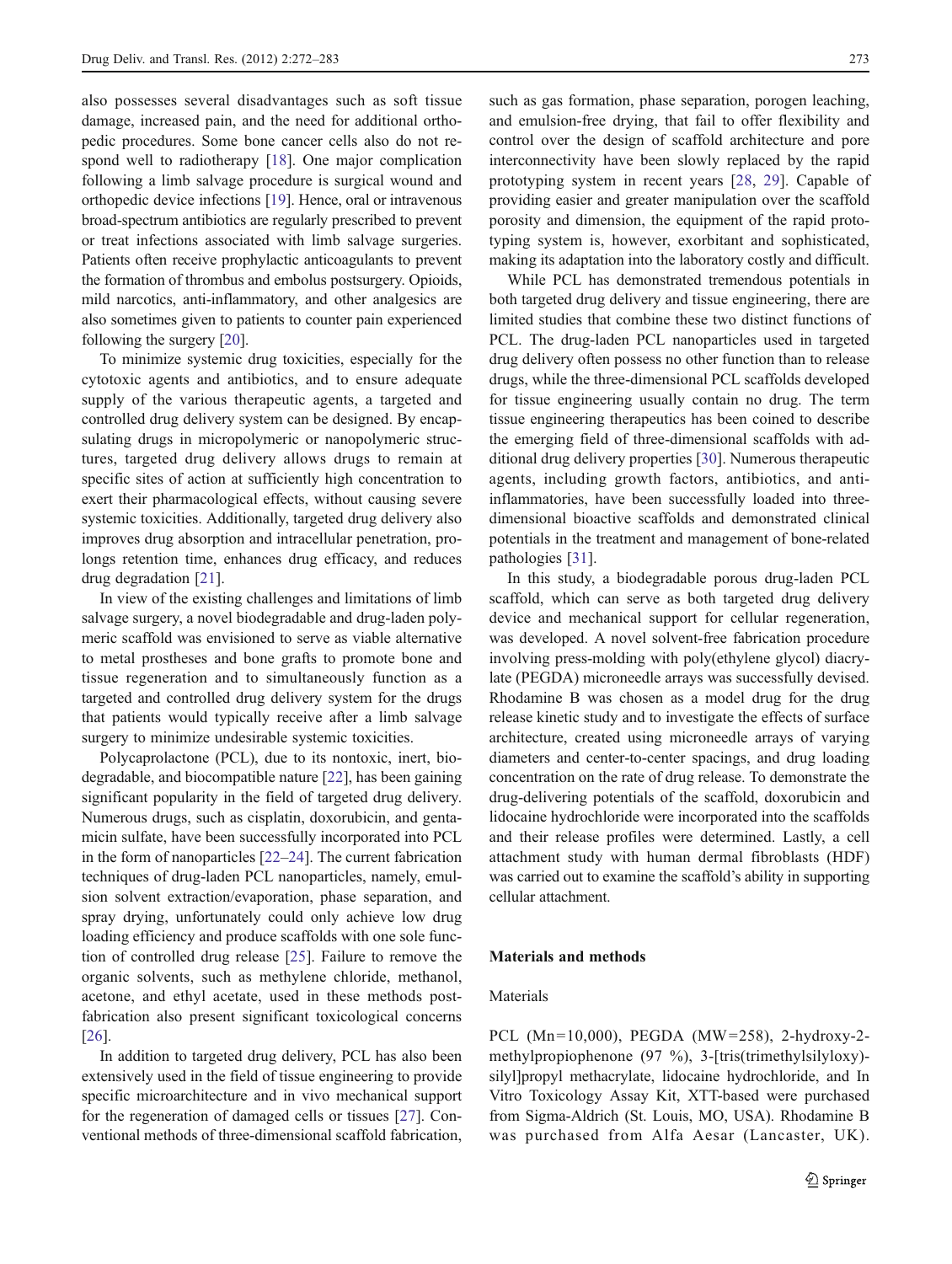<span id="page-2-0"></span>Doxorubicin was purchased from MP Bio (California, USA). Phosphate-buffered saline (PBS; 10×, pH 7.4) was procured from Vivantis Technologies (Kuala Lumpur, Malaysia). HDF cells were obtained from the Institute of Medical Biology, Singapore.

# Fabrication of PEGDA microneedle array

The detailed fabrication procedures of the PEGDA microneedle array via soft photolithography have been reported [\[32](#page-10-0)]. The microneedle fabrication steps employed in this paper were similar to the reported procedures, with slight modifications. Briefly, microscopic glass slide (Sail Brand, China), previously coated with 3-[tris(trimethylsilyloxy) silyl]propyl methacrylate overnight, was placed on a stage formed by placing two coverslips (Cell Path, Wales, UK) on a piece of glass slide. Pre-polymer solution (PEGDA and 0.5 %  $w/w$  of 2-hydroxy-2-methylpropiophenone) was inserted into the gap between the coverslips and the coated glass slide with a micropipette. The setup was irradiated with high-intensity ultraviolet (UV) light of 12.4  $W/cm<sup>2</sup>$ for 1 s at a distance of 11.5 cm below the light source using EXFO OmniCure® S200-XL UV curing station (EXFO, Photonic Solutions Inc., Canada). The glass slide with the polymerized PEGDA backing was then removed from the setup and placed on another stage formed by placing two microscopic slides on a piece of glass slide. Pre-polymer solution was then inserted into the gap. An inked plastic film (photomask) containing transparent circle array (Infinite Graphics Pte. Ltd., Singapore) was placed on top of the PEGDA-coated slide and was subsequently irradiated under UV light of 12.4 W/cm<sup>2</sup> for 1.3 s at a distance of 2.5 cm below the light source to form the microneedles. The photomask was removed and the setup was rinsed under water to remove excess pre-polymer solution. Finally, the microneedle array was detached from the setup.

## Fabrication of porous PCL scaffold

The porous scaffolds were fabricated via a press-molding technique with PEGDA microneedle arrays. First, 10 mg of PCL pellets was put onto a piece of glass slide and placed on an electric heater at 90 °C. Tweezers were utilized to spread the molten pellets. Once the molten pellets were spread, the glass slide was removed from the electric heater and an additional glass slide was used to further compress the molten polymer. The additional glass slide was removed when PCL solidified and the pressed sheet was heated up again. Once the PCL melted, the glass slide was removed from the electric heater and a PEGDA microneedle array was used to press on top of the molten PCL. The microneedle array was removed from the glass slide when the scaffold solidified. Scaffolds of different pore dimensions were created using microneedle

arrays of varying needle diameter and center-to-center spacing. A schematic of the fabrication process is shown in Fig. 1.

## Morphology observation

The scaffolds were observed via phase contrast microscopy using a Nikon Eclipse Ti Inverted Research Microscope (Nikon, Japan) to determine the number and diameter of the pores created and to examine the degree of successful penetration. Photographic images of the fabricated scaffolds were obtained at SBIC Nikon Imaging Center, Biopolis, Singapore using a Nikon SMZ 1500 stereomicroscope.

# Drug loading

Rhodamine B was chosen to be used in the in vitro drug release studies because it possesses a distinctive and strong absorption peak, which allows for accurate concentration analysis via UV–visible light spectroscopy [[33\]](#page-10-0). The



Fig. 1 Schematic of scaffold fabrication process. 1 10 mg of PCL pellet is placed onto a piece of glass slide on an electric heater at 90 °C. The pellet is spread with tweezers. 2 The glass slide is removed from the heater. The molten polymer is compressed with another piece of glass slide. 3 The additional glass slide is removed when PCL solidifies and the pressed sheet is heated up again. Once the PCL melts, the glass slide is removed from the heater and a PEGDA microneedle array is pressed on top of the molten PCL. 4 The microneedle array is removed from the glass slide when the scaffold solidifies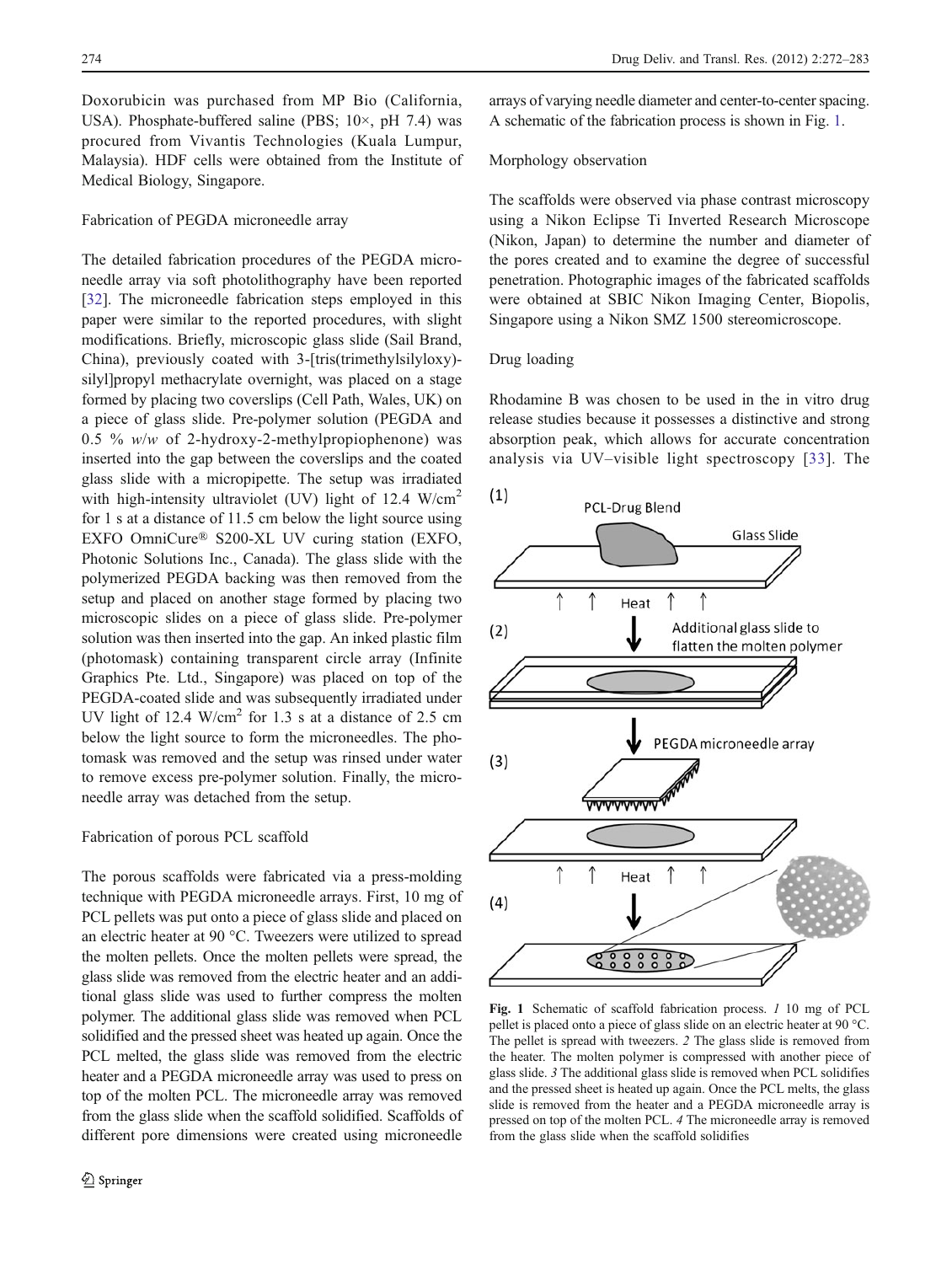fluorescence and colored property of rhodamine B also enables the observation of drug distribution in the scaffold post-fabrication with fluorescence microscopy. A measured amount of rhodamine B was added to a measured amount of PCL in a beaker placed on top of an electrical heater at 90 ° C. A metal spatula was used to mix the content to obtain a homogenous blend, which was then flattened and cooled to obtain a thin sheet of stock material for scaffold fabrication. Similar procedures were employed for the encapsulation of doxorubicin and lidocaine hydrochloride.

## In vitro drug release study

The effects of surface architecture and drug loading concentration on the rate of rhodamine B release were investigated. Rhodamine B–PCL scaffold was placed in a 1.5-ml microfuge tube filled with 1.0 ml of  $1 \times$  phosphate buffer solution at pH 7.4. Aluminum foil was used to wrap the tube to minimize photochemical degradation, and the tube's opening was sealed with Parafilm to prevent solvent evaporation during incubation. The entire setup was placed in a rack and put in an incubator at 37.0 °C. At regular time interval, 0.5 ml aliquot of the sample was withdrawn for concentration analysis; 0.5 ml of fresh PBS was added to replenish and to maintain the total dissolution volume at 1 ml after each withdrawal. The amount of rhodamine B released was measured spectroscopically with a 96-well plate reader at 554 nm (Tecan Infinite M200, Singapore). Triplicates were performed. Similar procedures were adopted to determine the drug release profiles of doxorubicin and lidocaine hydrochloride. Spectroscopic analysis of doxorubicin was performed using the Tecan plate reader at 485 nm, while lidocaine hydrochloride was analyzed with a UV spectrophotometer (Shimadzu UV1800) at 216.5 nm.

#### Mathematical model fitting

The release data of rhodamine B were fitted in the zeroorder, first-order, Hixson–Crowell, and Higuchi mathematical models. The goodness of fit was determined by comparing the average  $R^2$  values generated from simple linear regression. The model that best fit the data was chosen to calculate the arbitrary release constants for the various drug release profiles, which were then used to compare the rates of drug release from scaffolds of varying pore dimensions and drug loading concentrations. In addition, the data were also fitted to the Korsmeyer–Peppas model to determine the average release exponent.

## Cell attachment study

HDF were cultured in Dulbecco's modified Eagle's medium (Invitrogen, California, USA) supplemented with 1 % penicillin/streptomycin (PAN-Biotech, Aidenbach, Bavaria, Germany) and 10 % fetal bovine serum (Invitrogen, California, USA) at 37 °C and 5 %  $CO<sub>2</sub>$ . Blank porous scaffolds, fabricated with microneedle arrays of 400 μm needle diameter and 2× diameter center-to-center spacing, were immersed in 70 % ethanol overnight, followed by thorough rinsing with sterile PBS. The scaffolds were then placed into the wells of a nontissue culture-treated 96-well plate (Nunc, Roskilde, Denmark). Cell suspensions consisting of 10<sup>4</sup> cells were seeded onto the scaffolds and additional culture medium were added to top up the well volume to 200 μL. Culture media were changed every 3 days and the cultures were maintained for 5 days.

On days 2 and 5, the cultures were examined for cell attachment via an XTT assay. Briefly, culture media were first removed from the wells via a micropipette and the wells were washed thoroughly with sterile PBS. Two hundred microliters of PBS was then added into the wells together with 40 μL of XTT solution (0.5 mg/ml). One hundred microliters of the samples were withdrawn and placed into a new 96-well plate after 5 h of incubation and their absorbance at 450 nm were determined with a plate reader.

A negative control, which involves cell seeding in a 96 well plate without tissue culture treatment or PCL scaffold, and a positive control, which involves cell seeding in a 96 well plate with tissue culture treatment (Corning Incorporated, Corning, NY, USA) but no PCL scaffold, were conducted.

# Statistical analysis

One-way analysis of variance was conducted using SPSS, while linear regression and graph plotting were performed in Microsoft Excel Software.

## Results

## Scaffold fabrication

Porous PCL scaffolds were successfully fabricated using the method illustrated in Fig. [1](#page-2-0). The porous scaffolds formed from 10 mg of PCL were white in color and resembled a flattened circular sheet, with a diameter and height of approximately 8 and 0.2 mm, respectively. It was observed that the average pore diameter created by the 400-μm microneedle arrays (2× diameter center-to-center spacing, 268.09  $\pm$ 32.16 μm; 3× diameter center-to-center spacing, 278.51 $\pm$ 23.02 μm;  $4 \times$  diameter center-to-center spacing,  $287.72 \pm$ 29.64 μm;  $5 \times$  diameter center-to-center spacing,  $286.67 \pm$ 26.16 μm) were the highest, followed by the 300-μm microneedle arrays (2× diameter center-to-center spacing, 187.17  $\pm$ 38.13 μm; 3× diameter center-to-center spacing, 172.15 $\pm$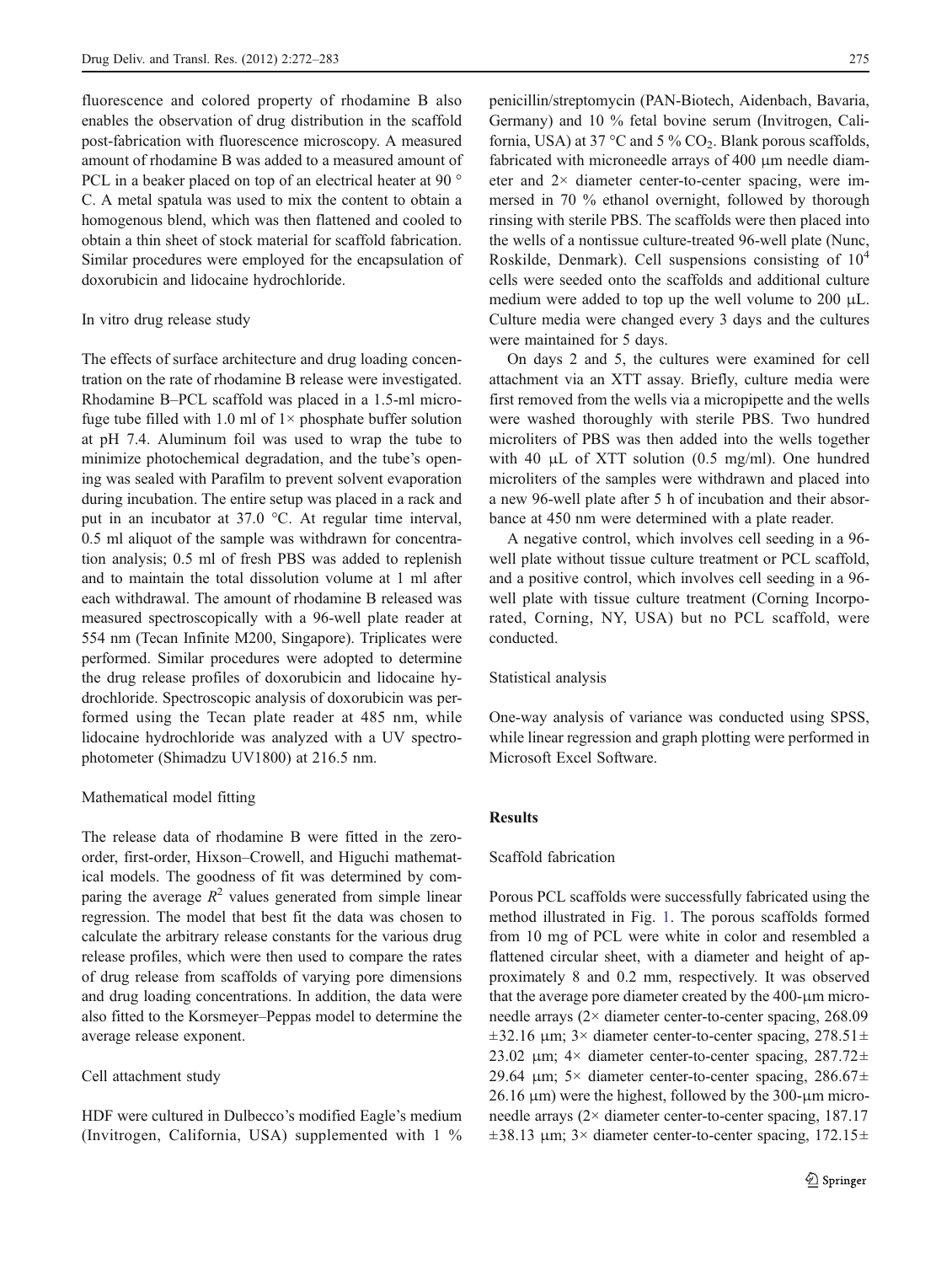29.56 μm;  $4 \times$  diameter center-to-center spacing,  $192.97 \pm$ 29.87 μm;  $5 \times$  diameter center-to-center spacing,  $169.33 \pm$ 31.19  $\mu$ m) and the 200- $\mu$ m microneedle arrays (2× diameter center-to-center spacing,  $93.91 \pm 27.26$  μm;  $3 \times$  diameter center-to-center spacing,  $84.31 \pm 24.23$  μm;  $4 \times$  diameter center-to-center spacing, 97.38±25.74 μm; 5× diameter center-to-center spacing,  $85.91 \pm 16.54$  μm). The center-tocenter spacing of the microneedle arrays showed no significant effect on the average diameter of the pores created  $(p>0.05$  for all three different microneedle base diameters).

The microscopic images of the fabricated scaffolds are shown in Fig. 2. The number of pores created decreased with increasing microneedle base diameter and center-tocenter spacing. It was also observed that the pores created by the 200-μm microneedle arrays were more distorted and not fully penetrated.

## Rhodamine B release profiles

The effect of scaffold pore dimension on the rate of rhodamine B release is illustrated in Fig. [3a](#page-5-0). The concentration of

Fig. 2 Microscopic images of the scaffolds fabricated using microneedle arrays of varying needle base diameters and center-to-center spacings. Increasing microneedles base diameter from 200 to 400 μm increases the pore size and reduces the number of pores formed. Increasing microneedles center-to-center spacing from  $2 \times$  to  $5 \times$  diameter reduces the number of pores formed

rhodamine B within the scaffolds was fixed to be 0.5 %  $w/w$ . The percentage cumulative release of rhodamine B increased steadily over a period of 112 days. A subsequent concentration analysis done at the end of 10 months demonstrated negligible rhodamine B release (data not shown). Generally, the effects of different microneedle center-tocenter spacings on the rate of drug release were inconspicuous and all scaffolds loaded with the same amount of rhodamine B achieved comparable plateau level of percentage cumulative release at the end of 10 months (data not shown). Nonetheless, on closer inspection, it was observed that the scaffolds fabricated with the 300- and 400-μm microneedle arrays demonstrated increasing drug release rate with decreasing microneedle center-to-center spacing at the initial stage of drug release before the common plateaus were reached. The differences were more conspicuous in scaffolds fabricated with the 400-μm microneedle arrays.

Figure [3b](#page-5-0) depicts the rhodamine B release profiles of scaffolds with varying drug concentrations over 112 days The release of rhodamine B, both cumulative and

# **Microneedles Base Diameter**



Microneedles Center-to-center Spacing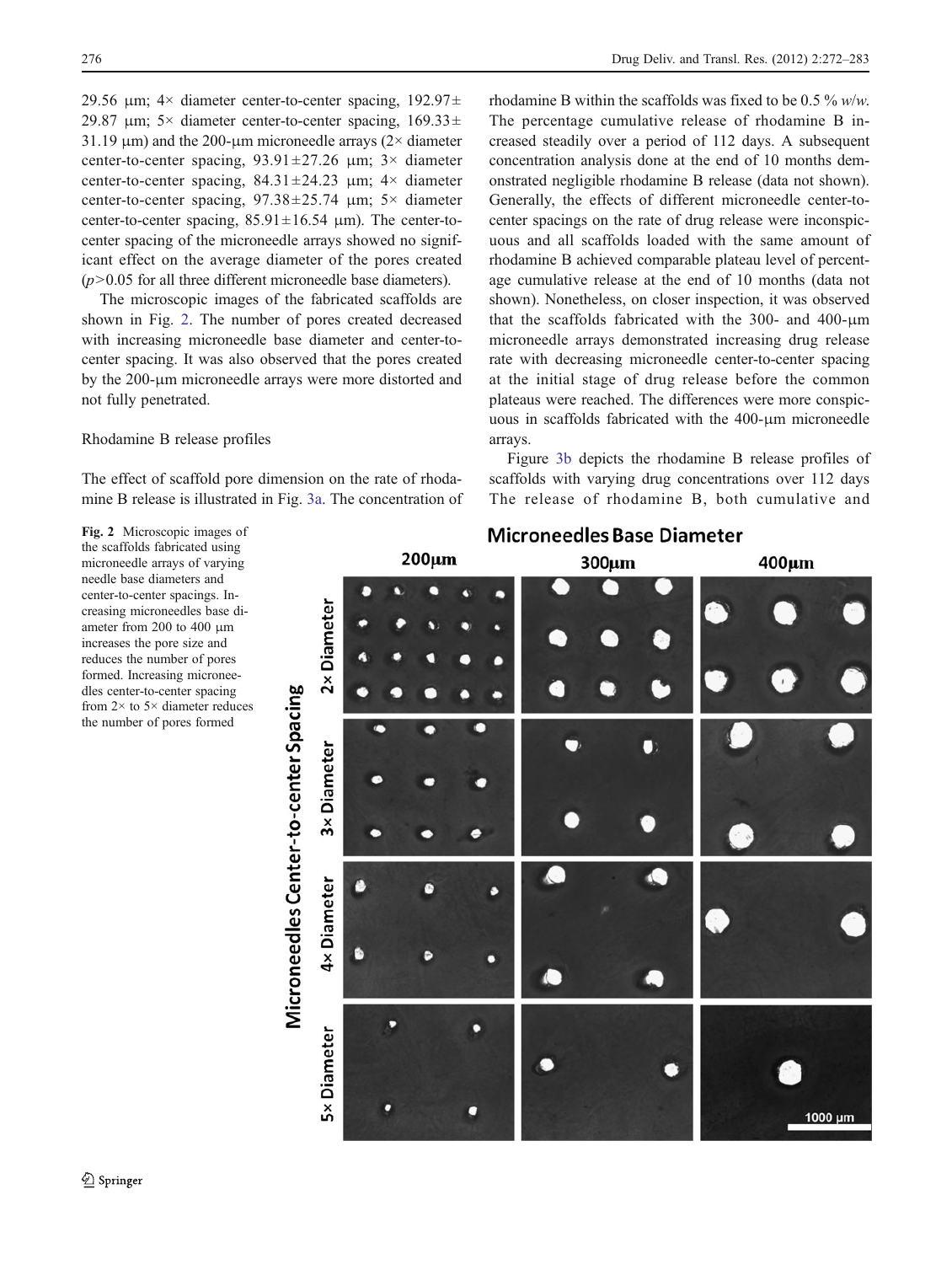<span id="page-5-0"></span>Fig. 3 In vitro drug release studies. a Percentage cumulative rhoda mine B release over 112 days for different scaffold pore dimensions formed from microneedle arrays with microneedle-based diameters ranging from 200 to 400 μm and center-to-center spacing ranging from  $2 \times$  to 5 $\times$  diameter. Drug concentration in scaffolds was fixed at 0.5 %. b Cumulative rhodamine B release and percentage cumulative rhodamine B release over 112 days for different drug loading concentrations from scaffolds formed from microneedle arrays with microneedlebased diameter of 400  $\mu$ m and center-to-center spacing of 2× diameter

percentage cumulative, increased gradually over time. Again, a subsequent concentration analysis of the samples at the end of 10 months showed negligible drug release and plateaus were obtained (data not shown). It was observed that the rate of cumulative release increased with increasing drug loading concentration, while the rate of percentage cumulative release increased with decreasing drug loading concentration.

## Mathematical model fitting

The release profiles of rhodamine B fit the Higuchi model best, as indicated by the highest  $R^2$  obtained and tabulated in Fig. [4a](#page-6-0). The release constant, k, for the various sets of experiment was generated using the Higuchi model. Figure  $4b$  shows a plot of  $k$  across different drug loading concentrations. It was observed that k decreased with increasing drug loading concentration. The bar chart of  $k$  against different microneedle center-to-center spacings revealed that, with the exception of scaffolds fabricated using the 200-μm microneedle arrays, k decreased with increasing microneedle center-to-center spacings and the decrease was more stark in the scaffolds fabricated using the 400- μ m microneedle arrays. These findings were consistent with the observations made earlier with the drug release profiles.

# Doxorubicin and lidocaine hydrochloride release

The release profiles of doxorubicin and lidocaine hydrochloride from PCL, together with that of rhodamine B, are shown in Fig. [5a](#page-6-0). The drug loading concentration used for all scaffolds was 0.5 %  $w/w$  and all scaffolds were fabricated using microneedle arrays with 400 μm needle diameter and 2× diameter center-to-center spacing. Two distinct release patterns were observed, in which rhodamine B and doxorubicin were released in a slow and sustained manner, while lidocaine hydrochloride demonstrated rapid release. The release of doxorubicin was significant lower than that of rhodamine B, achieving only 7 % release on day 56, as shown in Fig. [5b.](#page-6-0) The cumulative release of doxorubicin from

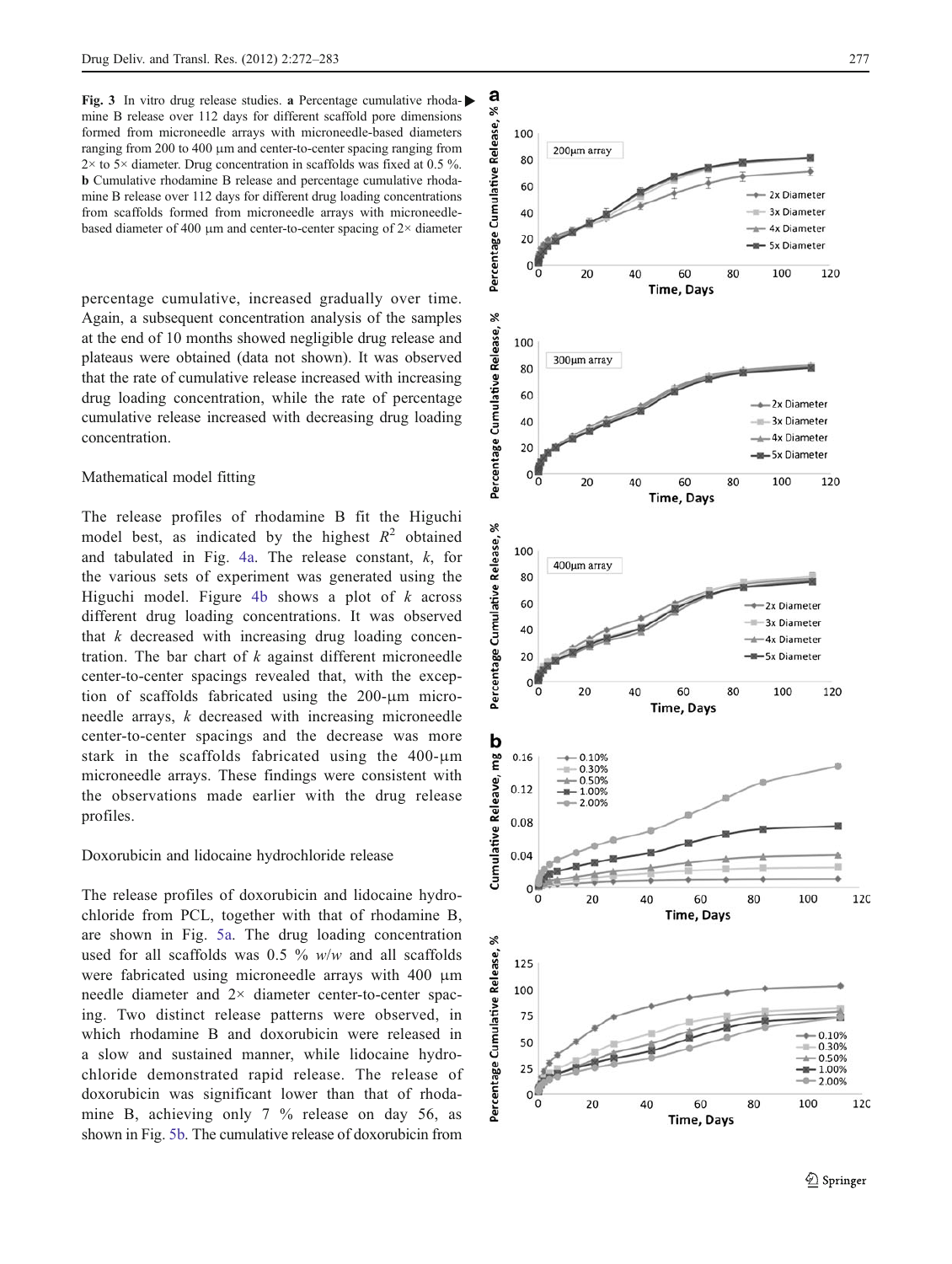<span id="page-6-0"></span>

| <b>Mathematical Model</b> | <b>Equation</b>          | Mean $R^2$ |
|---------------------------|--------------------------|------------|
| Zero Order                | $v = kt$                 | 0.1852     |
| First Order               | $ln(100-v) = -kt$        | 0.6016     |
| <b>Hixson Crowell</b>     | $100-(100-y)^{1/3}$ = kt | 0.4714     |
| Higuchi                   | $v = kt^{0.5}$           | 0.8598     |

v denotes cumulative percentage release and k denotes constant of the respective mathematical model.



Fig. 4 a Mathematical model equations and fitting results. Release kinetics were found to fit the Higuchi model best. b Graphs of diffusion constant, k, across different drug loading concentrations and different scaffold pore dimensions. Increasing rhodamine B scaffold concentration decreases the  $k$  value. Increasing microneedle-based diameter and center-to-center spacing decrease the  $k$  value

the scaffolds was further investigated and it was revealed in Fig. 5c that doxorubicin demonstrated initial rapid release followed by slow and sustained release afterwards.

## Cell attachment study

While it was revealed that the PCL scaffolds were able to provide attachment surfaces for the HDF, as evidenced by the higher cell viability obtained as compared to the negative control in Fig. [6,](#page-7-0) the scaffolds were unable to achieve the same degree of cellular attachment provided by the positive control.



Fig. 5 a Percentage cumulative release of rhodamine B, doxorubicin, and lidocaine hydrochloride over 7 days. Lidocaine hydrochloride showed rapid and complete release within a week, while rhodamine B and doxorubicin demonstrated sustained release. b Percentage cumulative release of rhodamine B and doxorubicin over 56 days. The percentage of drug release was higher for rhodamine B- than doxorubicin-loaded scaffolds by day 56. c Cumulative release of doxorubicin over 240 days. Initial burst release followed by slow and sustained release were observed

## Discussion

## Scaffolds fabrication

The scaffolds' pore sizes are affected by the diameter of the microneedle arrays. The larger the microneedle base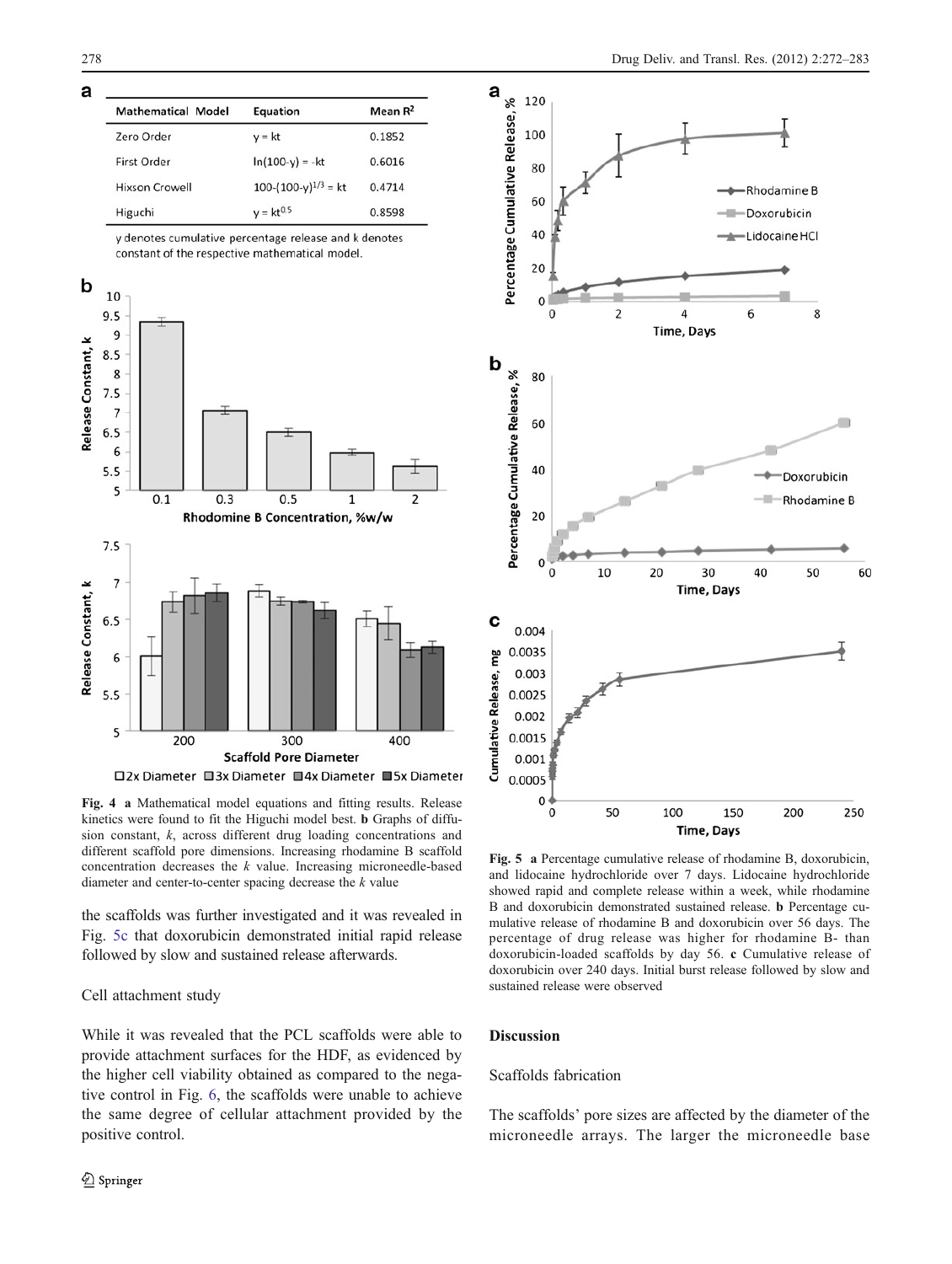<span id="page-7-0"></span>

Fig. 6 In vitro cell attachment study on PCL scaffolds with HDF. Cell attachments were observed on the scaffolds but not in the negative control (nontissue culture-treated 96-well plate without scaffold). Cell attachments on positive control (tissue culture-treated 96-well plate without scaffold) were higher than that on the scaffolds

diameter, the larger the pore diameter. Microneedle centerto-center spacing and base diameter determine the number of pores formed on the scaffold. As microneedle arrays with larger center-to-center spacing and higher diameter possess fewer individual needles per unit area, the resultant scaffolds formed from these arrays would contain fewer pores as compared to those fabricated using arrays with smaller microneedle center-to-center spacing and microneedle diameter. As the base diameter and the center-to-center spacing of the microneedle arrays can be easily adjusted by changing the photomasks used to fabricate the microneedles, this press-molding technique developed can, therefore, be used to produce scaffolds with different surface architectures with great ease and flexibility.

Fabricating scaffolds using microneedle arrays with 200 μm needle base diameter were particularly challenging. Arrays with larger center-to-center spacing were generally more fragile, as the individual needles are thinner and are separated at greater distance from each other. Arrays with smaller center-to-center spacing, on the other hand, lacked uniformity and often fused at certain spots, possibly due to insufficient spacing between adjacent needles and limited UV penetration across smaller transparent circles on the photomasks. All these factors contributed to the variable pore size and poor degree of penetration on scaffolds fabricated with 200 μm microneedle arrays.

Microneedle arrays with 400  $\mu$ m diameter and 2 $\times$  diameter center-to-center spacing were observed to possess the highest mechanical strength and were found to be the easiest to fabricate and work with. In addition, they also produce scaffolds with consistent pore diameter and penetration. As such, for the subsequent experiments, except the study on the effects of different scaffold pore dimensions on the rate of drug release, microneedle arrays with 400 μm needle diameter and 2× diameter center-to-center spacing were chosen to fabricate the scaffolds.

Unlike the other existing drug-laden nanoparticles fabrication techniques, no organic solvent was used in the fabrication process developed in this study, thereby eliminating the need to remove solvent post-fabrication. However, as a temperature of at least  $60^{\circ}$ C is required to melt PCL, this fabrication technique might not be suitable for the encapsulation of chemical drugs and proteins that are susceptible to thermal degradation.

## Mathematical model fitting and drug release mechanism

Different drug release models represent different drug release mechanisms. The zero-order kinetic states that the rate of drug release is directly proportional to time and can be used to describe the release of drugs with low solubility from a matrix tablet system [[34\]](#page-11-0). The first-order kinetic suggests that the rate of drug release is directly proportional to the amount of drug remaining in the system and is useful in explaining the release of drugs dispersed in a porous matrix system [\[35](#page-11-0)]. The Hixson–Crowell model describes the release of drugs by dissolution associated with a change in the surface and volume of particles or tablet [\[36](#page-11-0)]. The Higuchi model, which was derived from the Fick's first law of diffusion, states that the release of drug is governed by simple diffusion [\[37](#page-11-0)].

From the experiments and mathematical model fitting conducted, it can be deduced that the release of rhodamine B from PCL follows simple diffusion as described by the Higuchi model, in which solvent would first penetrate the scaffold, dissolve the drug loaded within, and release the dissolved drug into the acceptor solution. The result from the Korsmeyer– Peppas model, which gave an average exponent value of  $0.427$  ( $\leq 0.45$ ), further indicates that the release of rhodamine B from PCL follows simple Fickian diffusion [[38](#page-11-0)].

The diffusion constant,  $k$ , of the various sets of experiments was calculated using the Higuchi model. Higher  $k$ value indicates faster drug release and vice versa. The use of  $k$  values allows for clearer visual comparison between the different release profiles. This was useful especially since the release profiles obtained for scaffolds fabricated with varying microneedles dimension were rather close to each other, with differences occurring primarily at the initial phase of drug release before the plateau was attained.

# Effects of scaffold surface architecture on rhodamine B release

Comparison between the different  $k$  values calculated suggested that, with the exception of scaffolds fabricated with the 200-μm microneedle arrays, the rate of drug release, as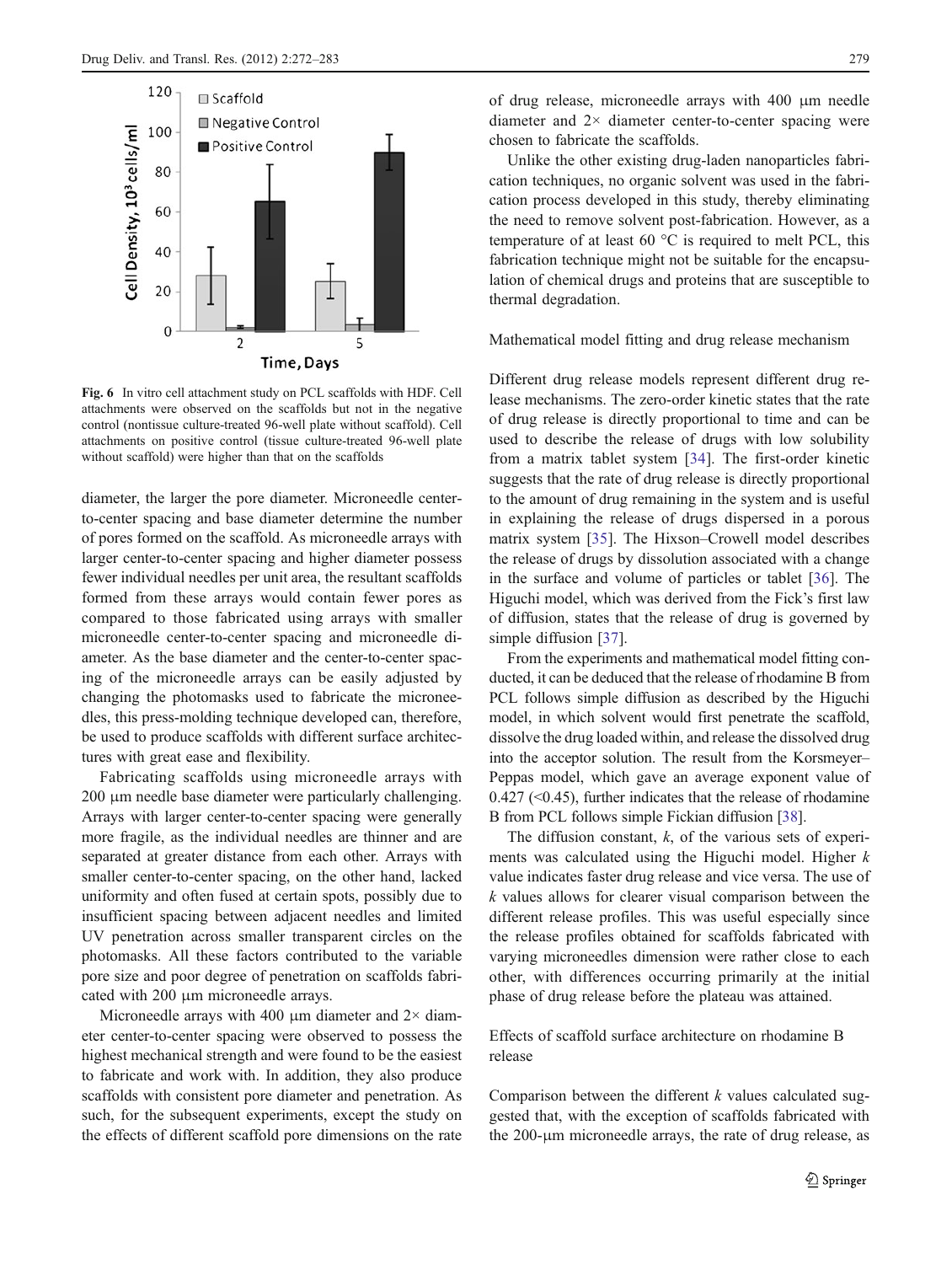indicated by k, decreased as the center-to-center spacing of the microneedle arrays used increased. In general, microneedle arrays with higher center-to-center spacing produce scaffolds with fewer pores and hence smaller total surface area. Since the rate of diffusion is directly proportional to the surface area, scaffolds with a lower surface area, fabricated using microneedle arrays of higher center-to-center spacing, would demonstrate a slower rate of drug release.

Aside from center-to-center spacing, the microneedle diameter also contributed to the overall rate of drug release. It was observed that the larger the diameter of the microneedles used in fabrication, the slower the rate of drug release. While microneedle arrays of a larger diameter are able to produce scaffolds with larger pores, the fewer number of pores created, as compared to those fabricated with microneedle arrays of smaller diameter, still lead to a lower scaffold surface area and thus slower rate of drug release.

A multiple linear regression analysis conducted to correlate the three factors, namely, k, microneedles base diameter, and microneedles center-to-center spacing, for the release data of scaffolds fabricated with the 300- and 400-μm microneedle arrays revealed a significant negative linear relationship between the variables  $(R^2=0.725)$ . Increasing microneedles diameter and center-to-center spacing lead to decreasing  $k$  and hence rate of drug release. The less than desired  $R^2$  value obtained, however, could be indicative that the relationship between the variables is not purely linear.

The drug release data of the scaffolds fabricated using the 200-μm microneedle arrays were not consistent with the expected trend and were observed to be more erratic and variable. This discrepancy could be due to the technical inconsistencies of fabricating microneedle arrays with smaller needles diameter, which presented great difficulties in controlling the scaffold surface area. Moreover, the close proximity and limited spacing between the individual needles on the 200-μm microneedle arrays, especially for arrays with  $2 \times$  diameter center-to-center spacing, often produced arrays with fused patches that tend to adsorb rhodamine B preloaded into the polymer, as evidenced by the pink stains observed on the microneedle arrays post scaffold fabrication, leading to significant drug loss and hence slower apparent rate of drug release.

# Effects of drug loading concentration on rhodamine B release

The scaffold surface architecture was fixed in this experiment in order to examine the effect of varying drug loading concentrations on the rate of drug release. As the scaffold pore dimension was observed previously to have limited consequences on the rate of drug release, microneedle arrays of 400  $\mu$ m needle diameter and 2 $\times$  center-to-center spacing were chosen to be used in this experiment to fabricate the scaffold as they have shown to be capable of producing scaffolds with consistent pore dimensions and are relatively easier to work with as compared to those arrays with smaller microneedle diameter and larger center-to-center spacing.

Increasing drug loading concentration has a positive relationship on the cumulative release of rhodamine B. This is because, as drug loading concentration increases, the amount of drug present in the scaffold also increases, resulting in a steeper diffusion gradient between the scaffolds and the surrounding dissolution media, leading to increased rate of diffusion and drug release.

An opposite trend, however, was obtained for the plot of percentage cumulative release. This is postulated to be due to rhodamine B being preferentially adsorbed on the surface, instead of being embedded in the core of the polymer. Drugs on scaffold surface would first be dissolved and be released into the dissolution medium during drug release. Since a higher proportion of drug in scaffolds with lower drug loading concentration is present on the surface, whatever released from the scaffold, even if the absolute amount may be low, would account for a huge percentage of drug loss from the total amount of drug incorporated.

#### Release profiles of doxorubicin and lidocaine hydrochloride

The scaffolds developed demonstrated promising potential in encapsulating different types of drugs for targeted drug delivery. The release of doxorubicin was observed to be significantly slower than that of rhodamine B, possibly due to the limited solubility of doxorubicin in PBS at pH 7.4 that retarded the rate at which the drug is dissolved by the dissolution medium [[39\]](#page-11-0). Unlike rhodamine B and doxorubicin, lidocaine hydrochloride demonstrated rapid and high initial burst release and was almost completely released from the scaffolds after 2 days. The difference could be attributed to the highly soluble nature of lidocaine hydrochloride salt, which greatly enhanced the rate of dissolution and hence drug release. Rhodamine B, being a relatively more hydrophilic entity, may not model the release of salts or highly polar chemicals as well as their more hydrophobic counterparts. In order to better predict the release characteristics of salts, other model compounds may be needed.

#### Cell attachment study

HDF were chosen for the cell attachment study as HDF have demonstrated the ability to differentiate along an osteoblastic linage [\[40](#page-11-0)] and can be isolated with greater ease and less invasiveness as compared to conventional osteoblasts used in bone tissue engineering [\[41](#page-11-0)].

Two different types of tissue culture plates were employed in this study, namely, the tissue culture-treated plate and the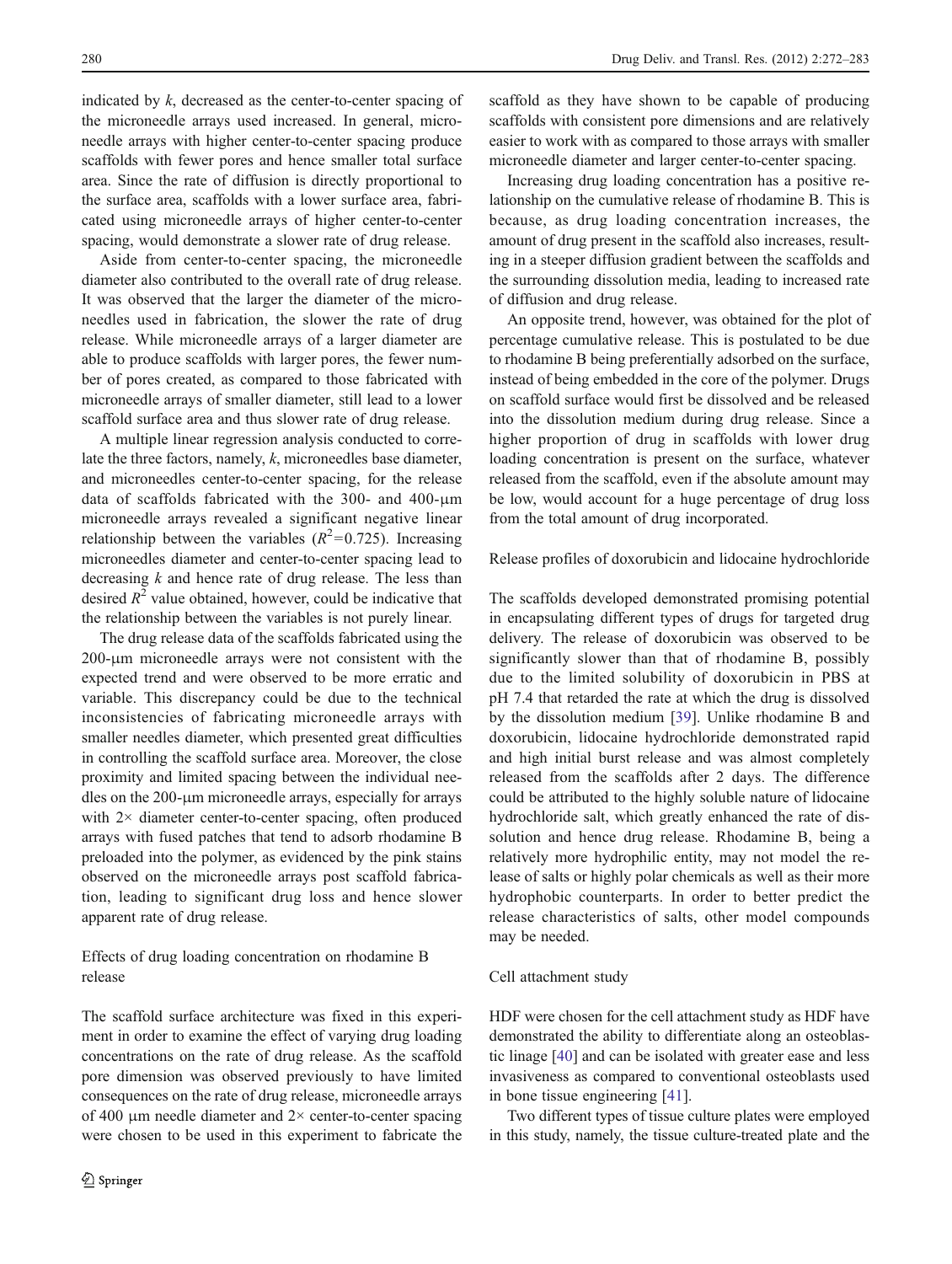nontissue culture-treated plate. The term "tissue culturetreated" refers to treatment procedures, like corona discharge or gas–plasma, that render the material surface more hydrophilic, via the generation of energetic oxygen ions that attach to the material surface, and therefore, more favorable for cellular attachment [\[42](#page-11-0)]. Nontissue culture plates, on the other hand, offer hydrophobic surfaces and are often chosen for the culturing of cells where cellular attachments are to be minimized or avoided.

In this experiment, a negative control, which involved the seeding of HDF in a nontissue culture-treated plate, was conducted to demonstrate that the cellular growth observed in the experiment set, which involved the seeding of HDF in a nontissue culture plate with PCL scaffolds, is due to the attachment surfaces provided by the scaffold per se. In the presence of PCL scaffolds, HDF growth and attachment were observed to be significantly higher than that of the negative control, suggesting that the scaffolds are capable of providing the cells with suitable sites for attachment. The attachment, however, was better in the positive control because anchorage-dependent cells, such as HDF, do not grow and attach on hydrophobic surfaces well [[43\]](#page-11-0) and PCL, being a highly hydrophobic polymer, is unable to provide a cell-attaching environment that is as ideal as those provided by the tissue culture-treated plates.

## Potential clinical applications

The scaffold developed in this paper could potentially perform similar function to those orthopedic devices and act as a cell attachment site for the regeneration and growth of healthy bone cells. Long-term in vivo studies have demonstrated that the PCL implant was able to maintain its physical shape after 2 years of implantation. In addition, PCL was also shown to be capable of being degraded into low molecular pieces at the end of 30 months and be excreted out of the body completely, without accumulating in the body tissues [[44\]](#page-11-0). The slow degradation rate and biodegradable property of PCL makes it ideal to be developed into implants that could support long-term tissue regeneration.

As a targeted drug delivery system, the scaffolds can be used to encapsulate anticancer drugs such as doxorubicin and cisplatin to prevent cancer recurrence and minimize systemic toxicity. Other agents, including antibiotics, anticoagulants, opioids, mild narcotics, anti-inflammatory, and analgesics, can also be incorporated into the scaffolds and be released to the surrounding tissues, reducing the need for daily dosing and possible systemic side effects.

One concern regarding the use of this dual-function scaffold lies on the influence of the cytotoxic agent like doxorubicin on bone cells attachment and regeneration. In a clinical setting, intensive chemotherapy following limb salvage surgery is warranted to eradicate remaining malignant deposits. Unfortunately, bone healing occurs simultaneously with the administration of systemic chemotherapy. While postsurgical chemotherapy has been shown to improve relapse-free survival time of patients with certain primary osteosarcomas, postoperative chemotherapy does indeed affect bone growth and bone healing [[45,](#page-11-0) [46\]](#page-11-0). As for the treatment regimen, most patients would be placed on doxorubicin 25 mg/m<sup>2</sup>/day on days 1 to 3 and cisplatin 100 mg/  $m<sup>2</sup>$  on day 1, every 3 weeks for six cycles [[47](#page-11-0)–[49\]](#page-11-0). Other options include the control arm of the AOST0331 protocol (methotrexate, doxorubicin and cisplatin (MAP) chemotherapy) which involves 10 weeks of preoperative and 18 weeks of postoperative chemotherapy with doxorubicin, cisplatin, highdose methotrexate, and leucovorin rescue (protocol information available online at [www.cancer.gov/clinicaltrials/COG-](http://www.cancer.gov/clinicaltrials/COG-AOST0331)[AOST0331](http://www.cancer.gov/clinicaltrials/COG-AOST0331)). Generally, 18 weeks (around 126 days) of intermittent postoperative chemotherapy are required. While the scaffolds developed in this paper could potentially face the same problem of growth inhibition induced by the release of chemotherapeutic agents like doxorubicin, they have successfully demonstrated initial rapid release of up to around 100 days for rhodamine B and around 60 days for doxorubicin. Specifically for rhodamine B, close to 79 % of the total drug loaded was released at the end of 112 days and only a mere additional 2 %, making to an eventual total of 81 %, was released between day 112 and day 300. Similarly for doxorubicin, approximately 6 % of the total drug content was released at the end of 56 days and only an additional 1 % was released between day 56 and day 240. With higher rate of initial release, sufficient quantity of the cytotoxic agent could be released at the implanted site to destroy lingering malignancies during the initial phase of treatment, leaving negligible amount of drug to be released afterward so that the scaffold can function primarily as a tissue engineering platform to support cell growth and bone regeneration. A study has shown that 58–580 ng/ml of doxorubicin has shown significant dosedependent growth inhibition in a panel of human cell lines, representative for primary metastatic bone tumors [\[50](#page-11-0)]. The amount of drug loaded in the scaffold may be adjusted to achieve this desired local concentration after release for the initial killing of cancerous cells. Multiple chemotherapeutic agents may also be incorporated into the scaffold to better mimic conventional multidrug chemotherapy regimens.

# Conclusion

A novel porous and drug-laden biodegradable PCL scaffold with high loading efficiency was developed using a simple, inexpensive, and solvent-free press-molding technique with PEGDA microneedle arrays. It has been shown that the scaffolds were able to release rhodamine B slowly over a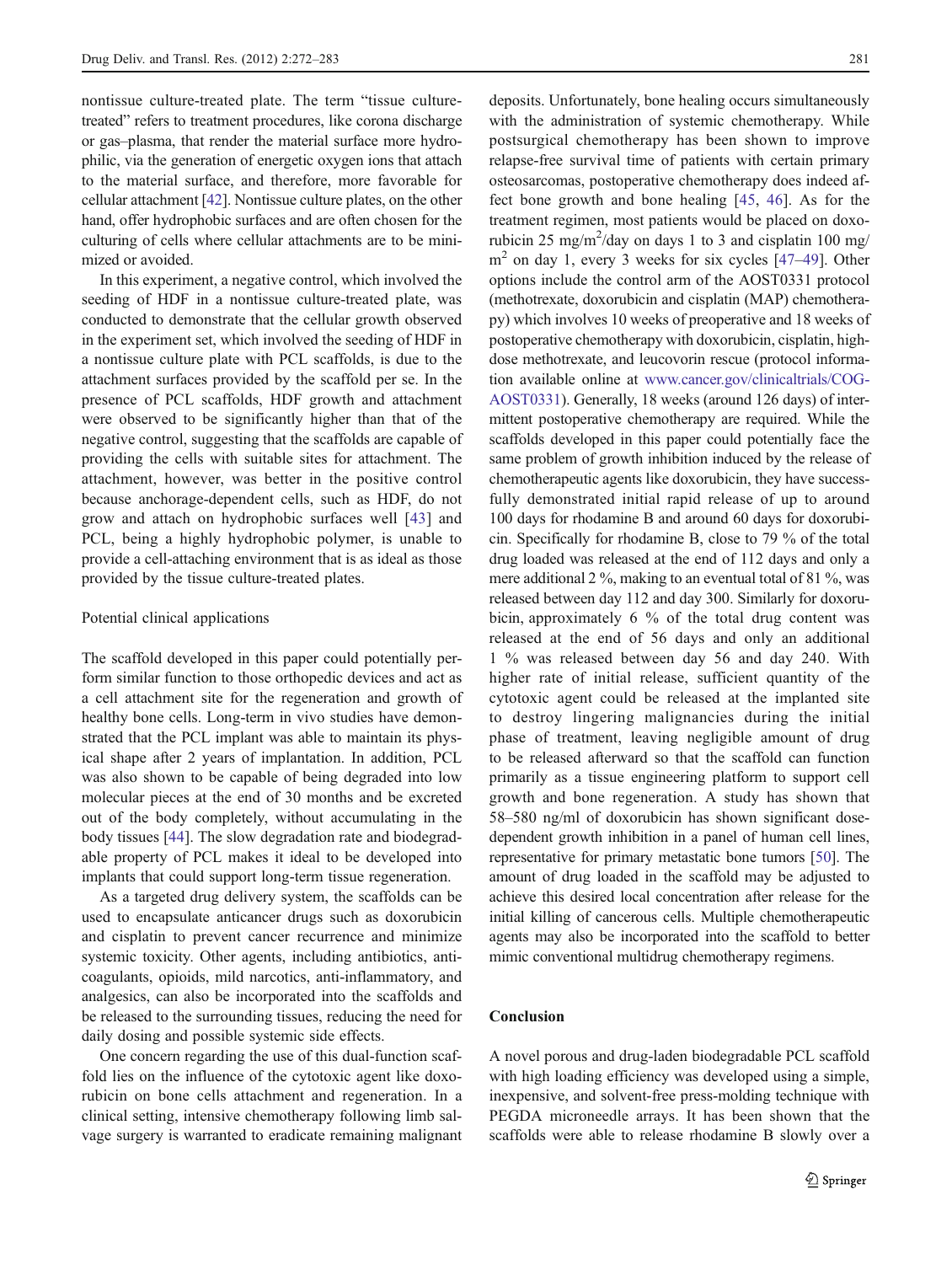<span id="page-10-0"></span>period of 112 days with a simple diffusion mechanism and that the rate of drug release can be controlled by altering the drug loading concentration and the scaffold surface architecture. Two other drugs, namely, doxorubicin and lidocaine hydrochloride, were also successfully incorporated into the scaffolds, demonstrating the vast potential of the scaffolds to be an effective targeted drug delivery system. The positive result of the cell attachment study also verified the ability for the scaffold to support cellular attachment.

Acknowledgments The authors would like to express his gratitude to Dr. Alexandre Chan and Dr. Richard Quek from the National Cancer Center Singapore for their comments and inputs. The authors also thank Jaspreet S. Kochhar for his assistance in microneedle fabrication.

#### References

- 1. Lindell EB, Carroll NC. Limb salvage tumor surgery in children. Iowa Orthop J. 1993;13:124–35.
- 2. Messerschmitt PJ, Garcia RM, Abdul-Karim FW, Greenfield EM, Getty PJ. Osteosarcoma. J Am Acad Orthop Surg. 2009;17  $(8):515-27.$
- 3. Carty CP, Dickinson IC, Watts MC, Crawford RW, Steadman P. Impairment and disability following limb salvage procedures for bone sarcoma. Knee. 2009;16(5):405–8..
- 4. Agins HJ, Alcock NW, Bansal M, Salvati EA, Wilson Jr PD, Pellicci PM, et al. Metallic wear in failed titanium-alloy total hip replacements. A histological and quantitative analysis. J Bone Joint Surg Am. 1988;70(3):347–56.
- 5. Lalor PA, Revell PA, Gray AB, Wright S, Railton GT, Freeman MA. Sensitivity to titanium. A cause of implant failure? J Bone Joint Surg Br. 1991;73(1):25–8.
- 6. Uhthoff HK, Finnegan M. The effects of metal plates on posttraumatic remodelling and bone mass. J Bone Joint Surg Br. 1983;65(1):66–71.
- 7. Yaremchuk MJ, Fiala TG, Barker F, Ragland R. The effects of rigid fixation on craniofacial growth of rhesus monkeys. Plast Reconstr Surg. 1994;93(1):1–10. discussion 1–5.
- 8. Sullivan PK, Smith JF, Rozzelle AA. Cranio-orbital reconstruction: safety and image quality of metallic implants on CT and MRI scanning. Plast Reconstr Surg. 1994;94(5):589–96.
- 9. Dhillon MS, Prabhakar S, Prasanna C. Preliminary experience with biodegradable implants for fracture fixation. Indian J Orthop. 2008;42(3):319–22.
- 10. Mankin HJ, Gebhardt MC, Jennings LC, Springfield DS, Tomford WW. Long-term results of allograft replacement in the management of bone tumors. Clin Orthop Relat Res. 1996;324:86–97.
- 11. Moore WR, Graves SE, Bain GI. Synthetic bone graft substitutes. ANZ J Surg. 2001;71(6):354–61.
- 12. Kurz LT, Garfin SR, Booth Jr RE. Harvesting autogenous iliac bone grafts. A review of complications and techniques. Spine (Phila Pa 1976). 1989;14(12):1324–31.
- 13. Schantz JT, Lim TC, Ning C, Teoh SH, Tan KC, Wang SC, et al. Cranioplasty after trephination using a novel biodegradable burr hole cover: technical case report. Neurosurgery. 2006;58(1 Suppl): ONS-E176. discussion ONS-E176.
- 14. Schuckert KH, Jopp S, Teoh SH. Mandibular defect reconstruction using three-dimensional polycaprolactone scaffold in combination with platelet-rich plasma and recombinant human bone morphogenetic protein-2: de novo synthesis of bone in a single case. Tissue Eng Part A. 2009;15(3):493–9.
- 15. Rosen G, Caparros B, Huvos AG, Kosloff C, Nirenberg A, Cacavio A, et al. Preoperative chemotherapy for osteogenic-sarcoma: selection of postoperative adjuvant chemotherapy based on the response of the primary tumor to preoperative chemotherapy. Cancer. 1982;49 (6):1221–30.
- 16. Susa M, Iyer AK, Ryu K, Hornicek FJ, Mankin H, Amiji MM, et al. Doxorubicin loaded polymeric nanoparticulate delivery system to overcome drug resistance in osteosarcoma. BMC Cancer. 2009;9:399.
- 17. Hogendoorn PC, Athanasou N, Bielack S, De Alava E, Dei Tos AP, Ferrari S, et al. Bone sarcomas: ESMO clinical practice guidelines for diagnosis, treatment and follow-up. Ann Oncol. 2010;21 Suppl 5:v204–13.
- 18. Matsumine A, Takegami K, Asanuma K, Matsubara T, Nakamura T, Uchida A, et al. A novel hyperthermia treatment for bone metastases using magnetic materials. Int J Clin Oncol. 2011;16 (2):101–8.
- 19. Gaur AH, Liu T, Knapp KM, Daw NC, Rao BN, Neel MD, et al. Infections in children and young adults with bone malignancies undergoing limb-sparing surgery. Cancer. 2005;104(3):602–10.
- 20. Goff BJ, Castillo R, Raja SN. Painful sequelae following limb salvage: etiology and management. J Am Acad Orthop Surg. 2011;19 Suppl 1:S23–7.
- 21. Kumari A, Yadav SK, Yadav SC. Biodegradable polymeric nanoparticles based drug delivery systems. Colloids Surf B Biointerfaces. 2010;75(1):1–18.
- 22. Gou M, Zheng X, Men K, Zhang J, Zheng L, Wang X, et al. Poly (epsilon-caprolactone)/poly(ethylene glycol)/poly(epsilon-caprolactone) nanoparticles: preparation, characterization, and application in doxorubicin delivery. J Phys Chem B. 2009;113 (39):12928–33.
- 23. Li X, Li R, Qian X, Ding Y, Tu Y, Guo R, et al. Superior antitumor efficiency of cisplatin-loaded nanoparticles by intratumoral delivery with decreased tumor metabolism rate. Eur J Pharm Biopharm. 2008;70(3):726–34.
- 24. Teo EY, Ong SY, Chong MS, Zhang Z, Lu J, Moochhala S, et al. Polycaprolactone-based fused deposition modeled mesh for delivery of antibacterial agents to infected wounds. Biomaterials. 2011;32(1):279–87.
- 25. Takada K. Microfabrication-derived DDS: from batch to individual production. Drug Discov Ther. 2008;2(3):140–55.
- 26. Lin W-J, Flanagan DR, Linhardt RJ. A novel fabrication of poly(ε-caprolactone) microspheres from blends of poly(ε-caprolactone) and poly(ethylene glycol)s. Polymer. 1999;40(7):1731–5.
- 27. Khademhosseini A, Vacanti JP, Langer R. Progress in tissue engineering. Sci Am. 2009;300(5):64–71.
- 28. Kim GH, Son JG. 3D polycarprolactone (PCL) scaffold with hierarchical structure fabricated by a piezoelectric transducer (PZT)-assisted bioplotter. Appl Phys A Mater. 2009;94  $(4):781-5.$
- 29. Park SA, Lee SH, Kim WD. Fabrication of porous polycaprolactone/ hydroxyapatite (PCL/HA) blend scaffolds using a 3D plotting system for bone tissue engineering. Bioprocess Biosyst Eng. 2011;34  $(4):505-13.$
- 30. Baroli B. From natural bone grafts to tissue engineering therapeutics: brainstorming on pharmaceutical formulative requirements and challenges. J Pharm Sci. 2009;98(4):1317–75.
- 31. Mouriño V, Boccaccini AR. Bone tissue engineering therapeutics: controlled drug delivery in three-dimensional scaffolds. J R Soc Interface. 2010;7(43):209–27.
- 32. Kochhar JS, Goh WJ, Chan SY, Kang L. A simple method of microneedle array fabrication for transdermal drug delivery. Drug Dev Ind Pharm. 2012; in press.
- 33. Zhang JT, Keller TF, Bhat R, Garipcan B, Jandt KD. A novel twolevel microstructured poly(N-isopropylacrylamide) hydrogel for controlled release. Acta Biomater. 2010;6(10):3890–8.